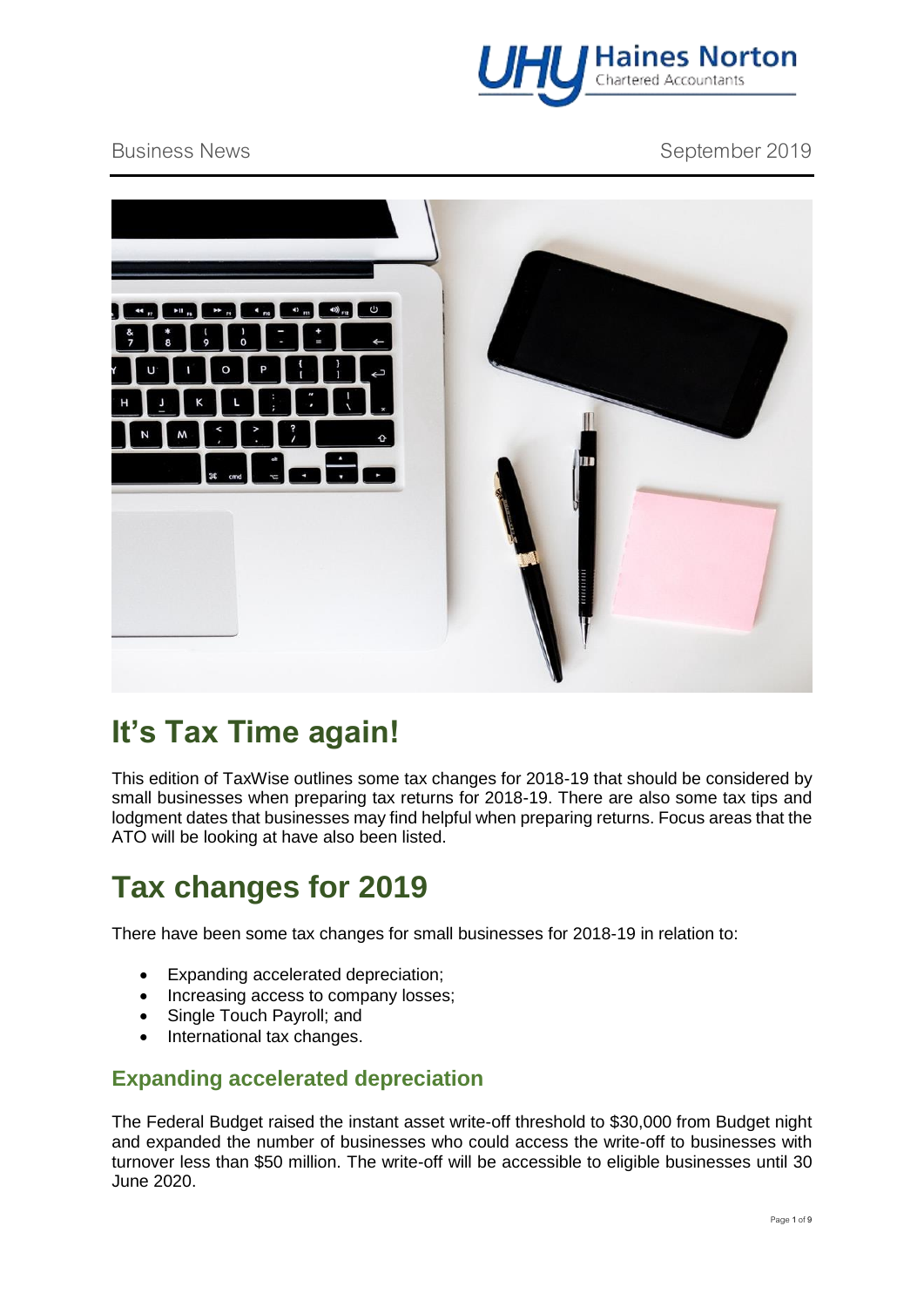The lifting of the threshold and extending the availability of the concession to many more businesses is most certainly a positive step. However, it does leave businesses in a situation where they will have to deal with three different thresholds in the 2019 income year if they want to actually claim the offset.

The thresholds will apply in the following way in the 2019 income year:

- assets costing less than \$20,000 from 1 July 2018 to 28 January 2019 (for businesses with turnover less than \$10 million);
- assets costing less than \$25,000 from 29 January 2019 to 2 April 2019 (7.29pm) (for businesses with turnover less than \$10 million); and
- assets costing less than \$30,000 from 2 April 2019 to 30 June 2019 (7.30pm) (for businesses with turnover less than \$50 million).

It is important to note that the instant asset write-off threshold now includes businesses with a turnover from \$10 million to less than \$50 million.

*Tip!* Such a simple concession so favourable to small business is unnecessarily complicated for the 2019 income year. If you don't get the timing or the amount right, you could miss out. You should ask your tax adviser to make sure you don't miss out.

#### **Increasing access to company losses: 'Similar business test'**

Most businesses will be familiar with the 'same business test". However, from 1 March 2019, there is also a more flexible test called the 'similar business test'.

The purpose of these tests is to determine whether a company's tax losses and net capital losses from previous income years can be used.

The new test should make it easier to access past year losses when companies enter into new transactions or business activities.

Under the similar business test, a company (and some trusts) can access losses following a change in ownership where its business is *similar* having regard to various factors, including the:

- assets used by the business to generate assessable income;
- activities and operations used to generate assessable income;
- identity of the business: and
- changes resulting from the development or commercialisation of assets, products, processes, services, or marketing or organisational methods.

### **Single Touch Payroll**

Do you have employees? Are you ready for Single Touch Payroll?

If an employer reports through Single Touch Payroll, they are not required to provide a payment summary to their employees. Not all employers are reporting through this system yet. It only became compulsory for smaller employers from 1 July 2019.

Under this system, many individuals will no longer receive a Payment Summary (Group Certificate) from their employer due to the introduction of Single Touch Payroll. Individuals will find they have an 'Income Statement' through their myGov account.

*Tip!* Small businesses need to be ready for Single Touch Payroll.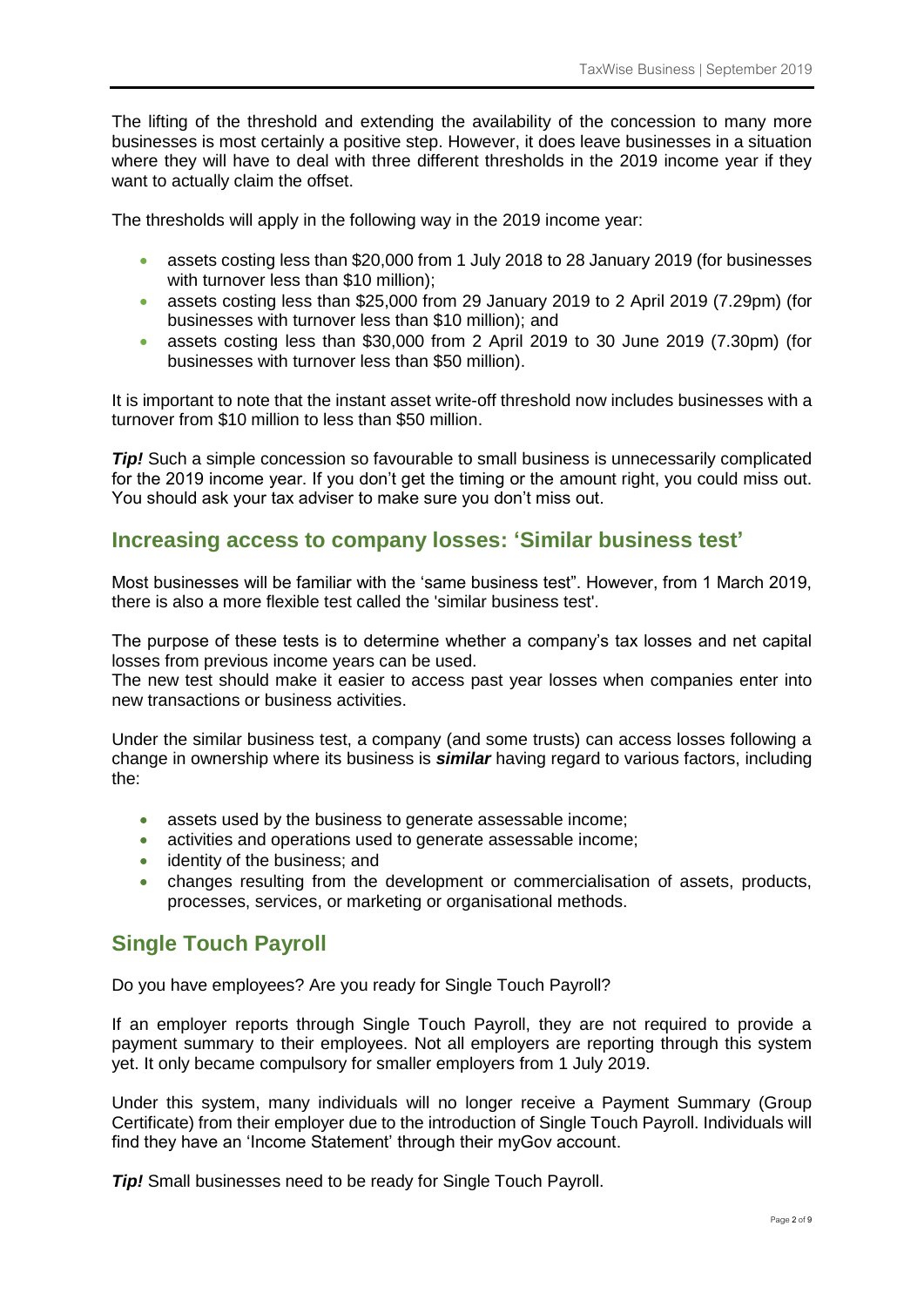### **International tax changes**

#### *Hybrid mismatch rules*

There have been changes to the hybrid mismatch rules. These rules are designed to prevent entities that are liable to income tax in Australia from avoiding income tax or obtaining global double tax benefits through hybrid mismatch arrangements that exploit differences in the tax treatment of an entity or instrument under the laws of two or more tax jurisdictions.

#### *Thin capitalisation*

There have also been changes to the thin capitalisation provisions. These rules prevent certain debt deductions (eg for interest expenses). The changes are designed to prevent double gearing structures. Double gearing structures use layers of 'flow-through' entities (such as trusts and partnerships) to issue debt against the same underlying asset.

**Tip!** These changes are complex. If they apply to your business, you should seek advice from your tax adviser. ■



### **5 tax tips for small businesses**

A few tips that small businesses should consider when preparing their tax returns are:

- 1. Check if you are applying the **correct company tax rate**;
- 2. Check if you are entitled to the **small business income tax offset**;
- 3. Check if you are entitled to a **small business CGT concession**;
- 4. Ensure that deductions are only claimed for **business (not personal) expenses**; and
- 5. **Keeping the right records** to support your claims.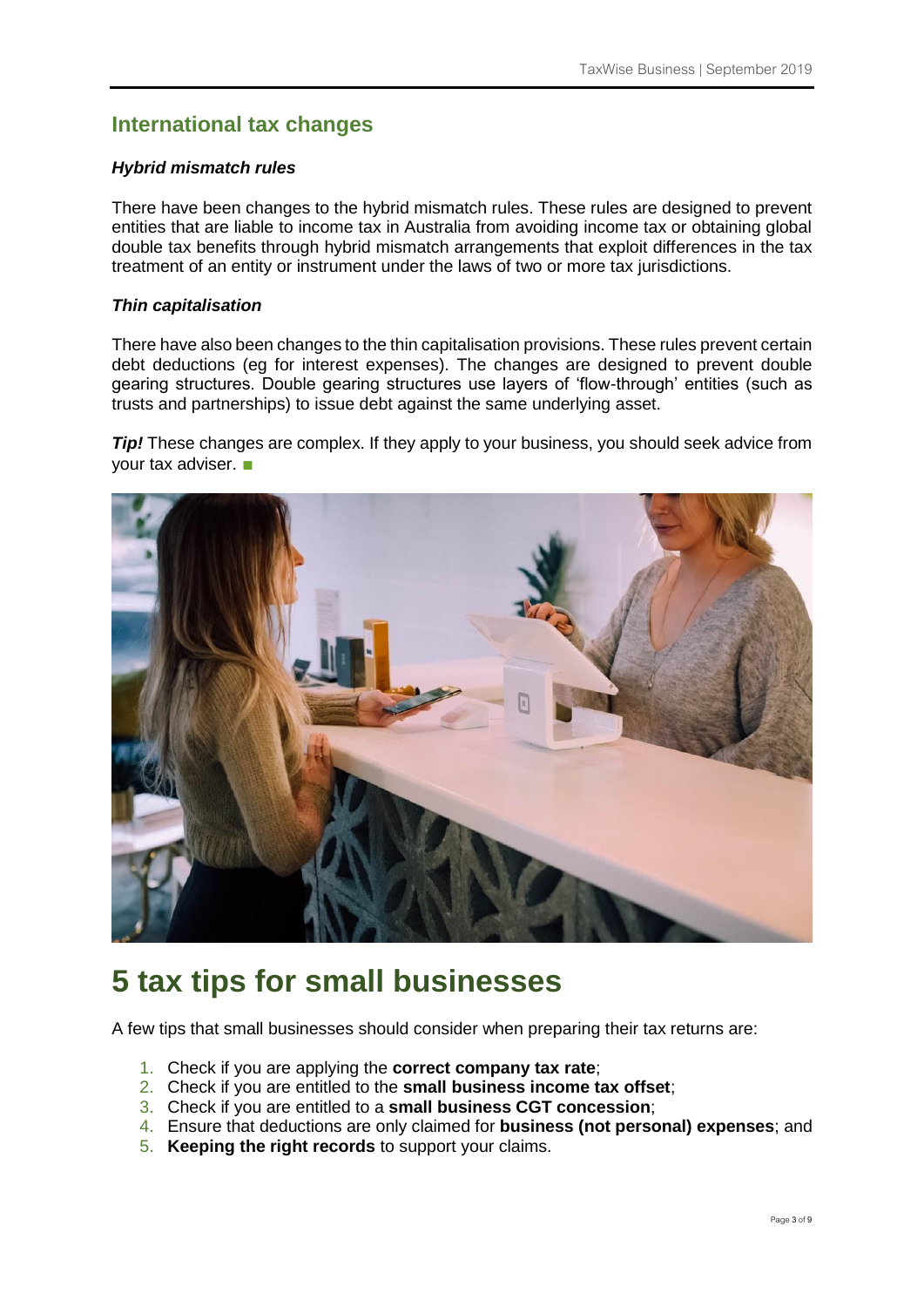#### **Correct company tax rate**

Companies will pay tax at the full rate of 30% or at the lower rate of 27.5% if certain eligibility requirements are met.

The ATO has published a useful table to help companies determine which tax rate is applicable.

| Income year                      | Aggregated turnover<br>threshold | Tax rate for <b>base</b><br>rate<br>entities <sup>*</sup> under the threshold | Tax rate for all other<br>companies |
|----------------------------------|----------------------------------|-------------------------------------------------------------------------------|-------------------------------------|
| $2017 - 18$                      | \$25m                            | 27.5%                                                                         | 30.0%                               |
| $2018 - 19$<br>to<br>$2019 - 20$ | \$50 <sub>m</sub>                | 27.5%                                                                         | 30.0%                               |
| $2020 - 21$                      | \$50 <sub>m</sub>                | 26.0%                                                                         | 30.0%                               |
| $2021 - 22$                      | \$50m                            | 25.0%                                                                         | 30.0%                               |

A base rate entity is a company that:

- has an aggregated turnover less than the aggregated turnover threshold which is \$50 million for the 2018-19 income year; and
- 80% or less of their assessable income is base rate entity passive income (eg corporate distributions, royalties, rent, interest income).

*Tip!* Small businesses should make sure whether the 30% rate or 27.5% rate applies to them.

#### **Small business income tax offset**

The small business income tax offset can reduce the tax you pay by up to \$1,000 each year.

To be eligible, you must be carrying on a small business as a sole trader or have a share of net small business income from a partnership or trust. The ATO has published the following table outlining the relevant turnover thresholds.

| Income year             | Aggregated turnover threshold | Rate of offset | Maximum offset |
|-------------------------|-------------------------------|----------------|----------------|
| $2015 - 16$             | \$2m                          | 5%             | \$1,000        |
| 2016-17 to 2019-20      | \$5m                          | 8%             | \$1,000        |
| $2020 - 21$             | \$5m                          | 13%            | \$1,000        |
| $2021 - 22$ and onwards | \$5m                          | 16%            | \$1,000        |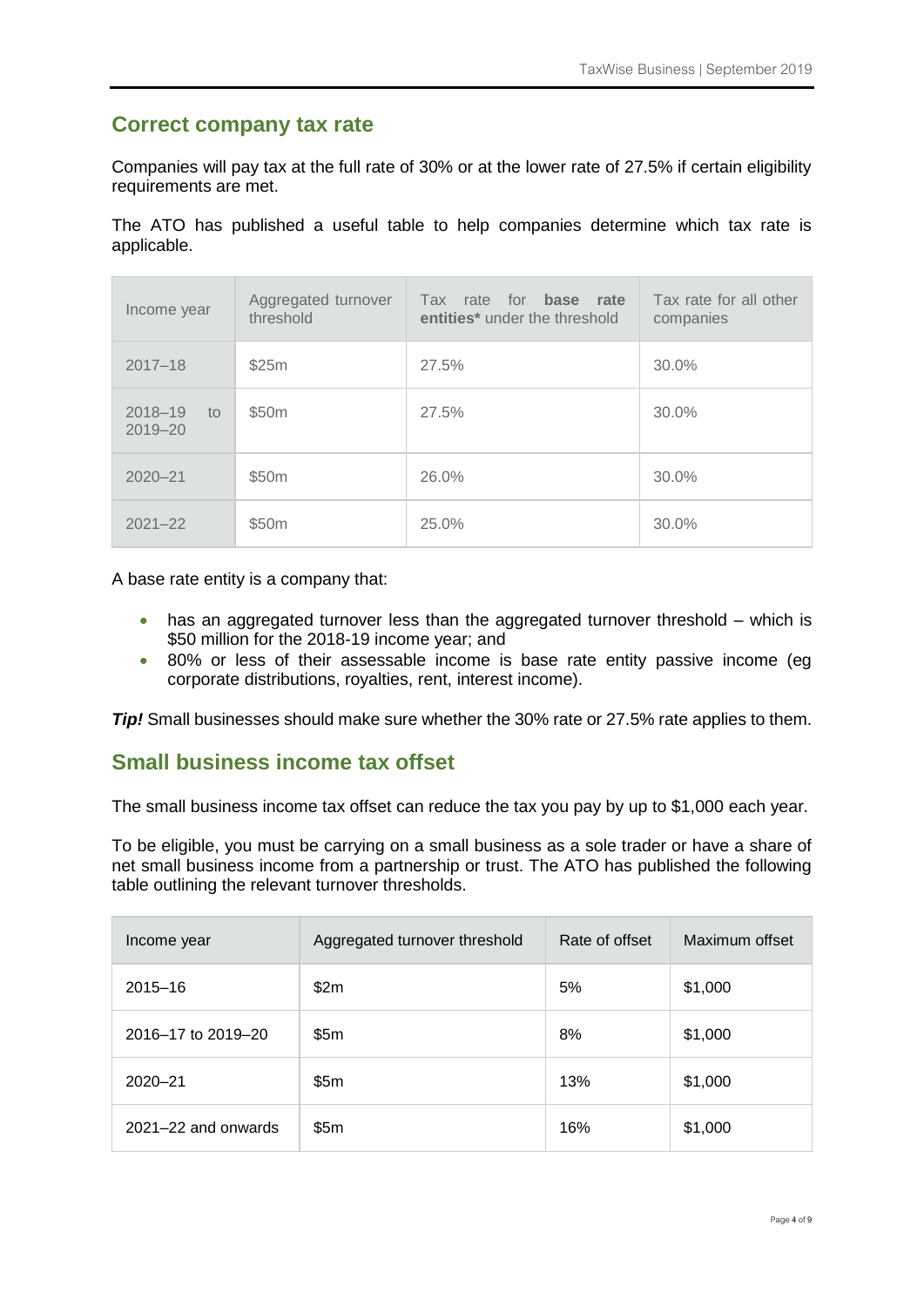When determining whether you are entitled to the small business income tax offset, you need to determine your aggregated turnover.

Your aggregated turnover is generally your annual turnover plus the annual turnover of any business connected or affiliated with you.

### **Small business CGT concessions**

There are four small business CGT concessions that may allow a small business to disregard or defer some or all of a capital gain from an active asset used in a small business.

If your business has disposed of an eligible active asset used in a business for a profit, you should consider if these concessions can apply to reduce the amount of tax payable by the business.

Broadly, these concessions are available when you dispose of an active asset and:

- you're a small business with an aggregated annual turnover of less than \$2 million; or
- your asset was used in a closely connected small business; or
- you have net assets of no more than \$6 million (excluding personal use assets such as your home, to the extent that it has not been used to produce income).

**Tip!** Your tax adviser can assist you in determining whether these conditions are satisfied. For example, your tax adviser can assist you in determining whether the asset in question satisfies the active asset test.

If available, these concessions can be very beneficial to small businesses. The concessions are:

- 1. 15-year exemption no assessable capital gain on the sale of active assets owned by a business for 15 years where certain other conditions are satisfied (eg you are over 55 or retiring).
- 2. 50% active asset reduction capital gains on the sale of active assets can be reduced by 50%.
- 3. Retirement exemption Capital gains from the sale of active assets are exempt (subject to a lifetime limit of \$500,000). If you're under 55, other conditions apply.
- 4. Rollover defer capital gains made on the sale of active assets for two years (or longer in certain circumstances).

#### **Business expenses**

Generally, a small business can deduct expenses that are related to earning assessable income and are incurred to run the business.

Common expenses that may be deducted include:

- salaries:
- rent or mortgage interest expenses;
- running expenses eg lighting, phone, internet, stationery; and
- some travel expenses.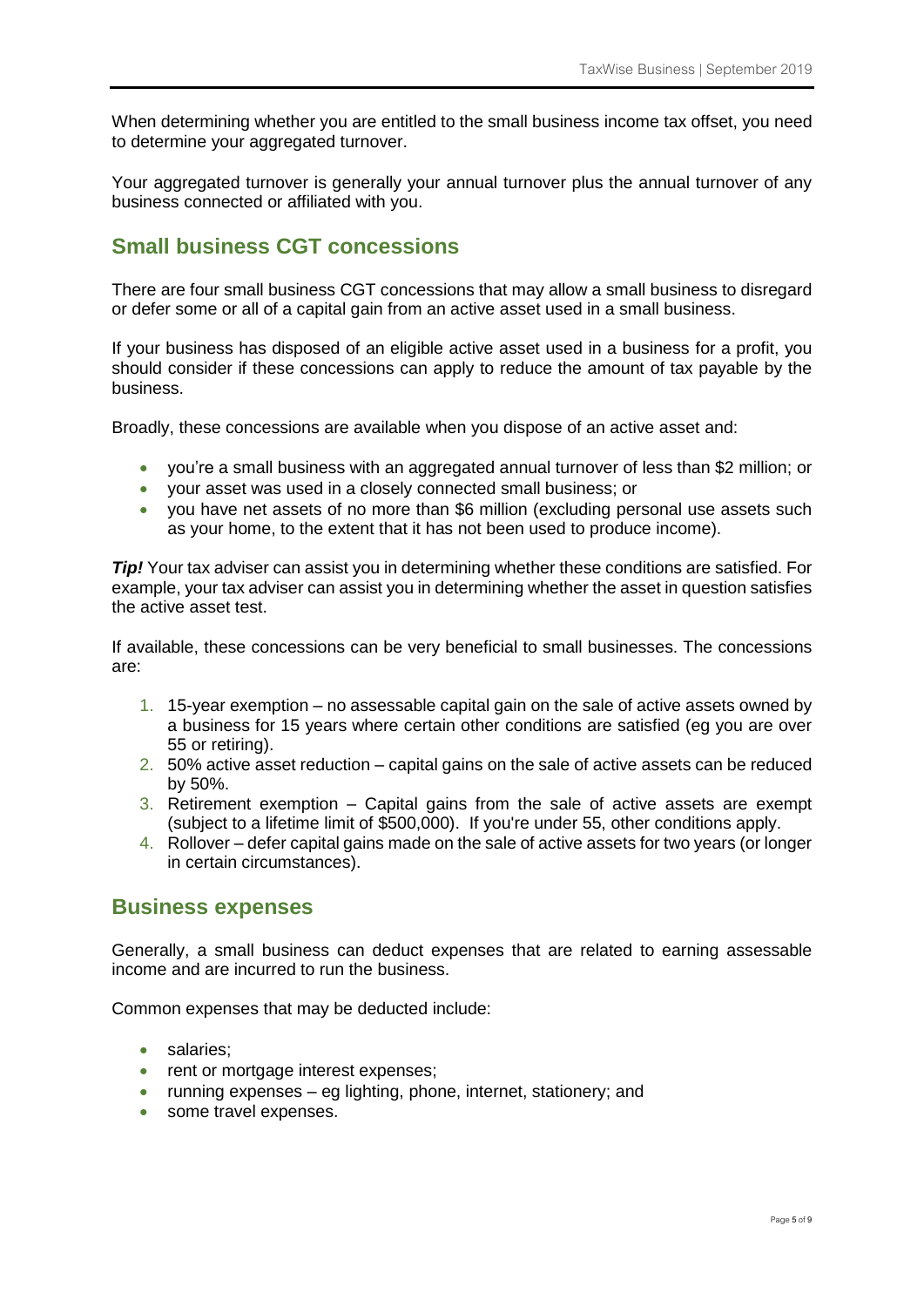The line between business and personal expenses can easily be blurred when it comes to travel expenses. Make sure travel expenses are correctly characterised (or apportioned) as business or personal expenses.

The general rule for businesses is that you can claim deductions for expenses if you or your employee are travelling for business purposes. Such expenses can include:

- airfares, bus, train and taxi/Uber fares;
- car-hire fees plus fuel, tolls and cap parking costs; and
- accommodation and meals if you are away overnight.

You must keep proper tax records to claim travel expenses. The records need to be kept for 5 years and can include tax invoices, boarding passes, tickets. Records are also needed to detail how you worked out the private portion of any travel expenses. For example, if you travelled for business but extended the stay to go sightseeing and have a holiday. In this case, you will need to work out an appropriate apportionment of the expenses.

Depending on the length of travel, you may need to keep a travel diary as well. In fact, the ATO highly recommends a travel diary is kept for all travel expenses.

Some expenses that may be characterised as private and are not deductible could include:

- costs incurred to take your family on a business trip;
- sightseeing and entertainment; and
- visas, passports or travel insurance.

### **Keeping records**

It is vital that proper tax records are kept by small businesses. Small businesses need to keep records in relation to establishing, running or selling the business.

Legally, records must:

- explain all transactions;
- be in writing (electronic or paper);
- be in English or in a form that can be easily converted; and
- be kept for five years (some records may need to be kept longer).

**Tip!** You'll find tax time much easier if all your records are in order and readily accessible. ■

### **What are the ATO's focus areas?**

The ATO has identified the top 3 issues that they see as issues when small businesses lodge their tax returns:

- 1. Failing to report all of their income;
- 2. Not having the necessary records to prove small business expenses claims; and
- 3. Claiming private expenses as business expenses.

*Tip!* You should keep these focus areas in mind when preparing your tax return. ■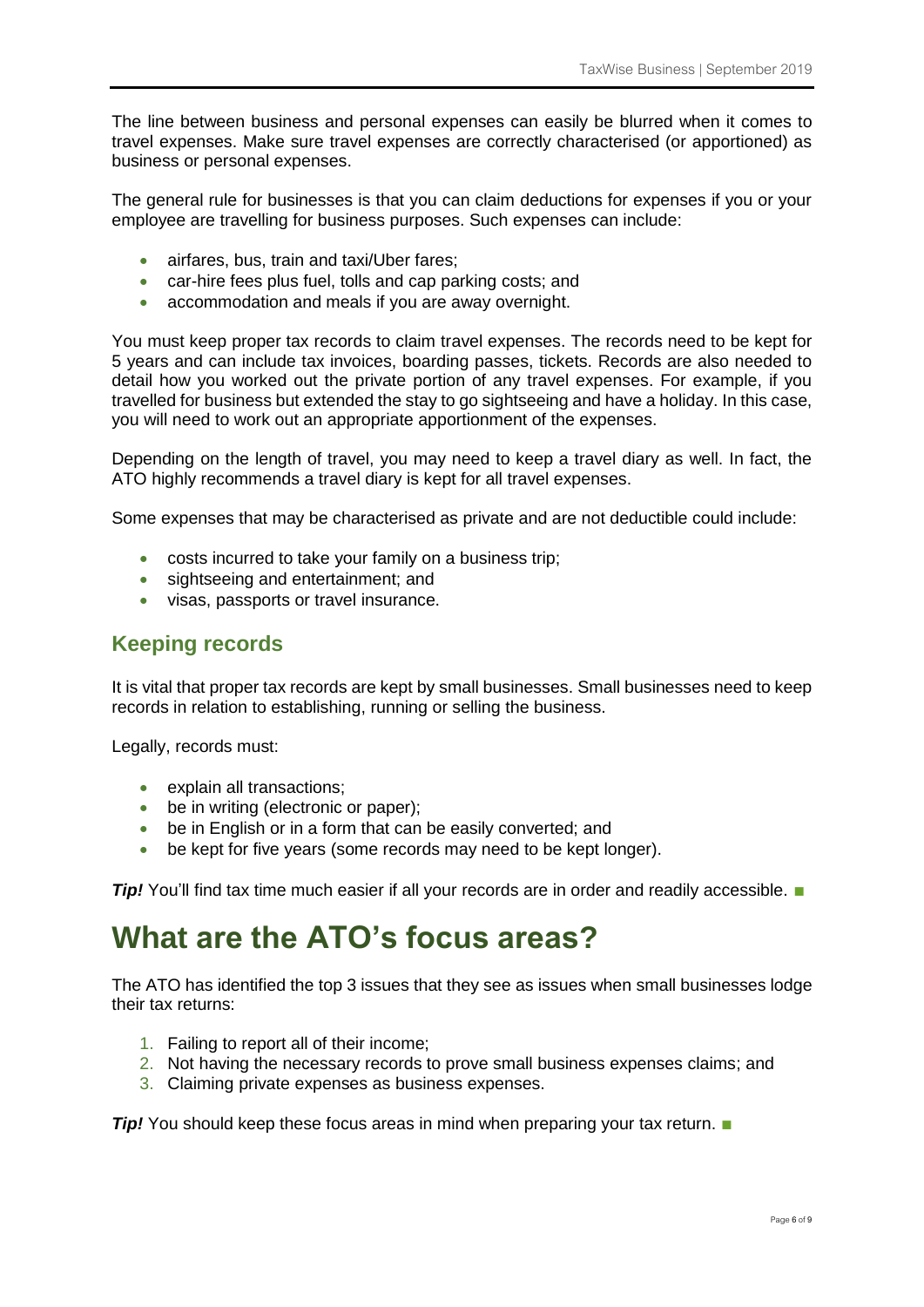

# **Key lodgment dates**

The ATO has produced the following table outlining the lodgment dates for 30 June balancers. If you use a substituted accounting period, different dates will apply.

| Lodgment and payment due dates for 30 June balancing companies and super funds |                                   |                                                                                                                                                                                                                       |  |
|--------------------------------------------------------------------------------|-----------------------------------|-----------------------------------------------------------------------------------------------------------------------------------------------------------------------------------------------------------------------|--|
| Due date for<br>lodgment                                                       | Due date for<br>payment           | Description                                                                                                                                                                                                           |  |
| 31 October<br>2019                                                             | 1 December<br>2019                | Entities with one or more prior year returns outstanding as at<br>30 June 2019.                                                                                                                                       |  |
| 31 October<br>2019                                                             | 1 December<br>2019                | Entities prosecuted for non-lodgment of prior year tax returns<br>and advised of a lodgment due date of 31 October 2019.                                                                                              |  |
| 31 October<br>2019                                                             | 1 December<br>2019                | Entities that may be required to lodge early.                                                                                                                                                                         |  |
| 1 December<br>2019                                                             | As per notice<br>Οf<br>assessment | Companies that are not full self-assessment (NFSA) taxpayers.<br>Note: Companies not subject to full self-assessment include<br>agents for non-resident insurers and re-insurers, and overseas<br>shipping companies. |  |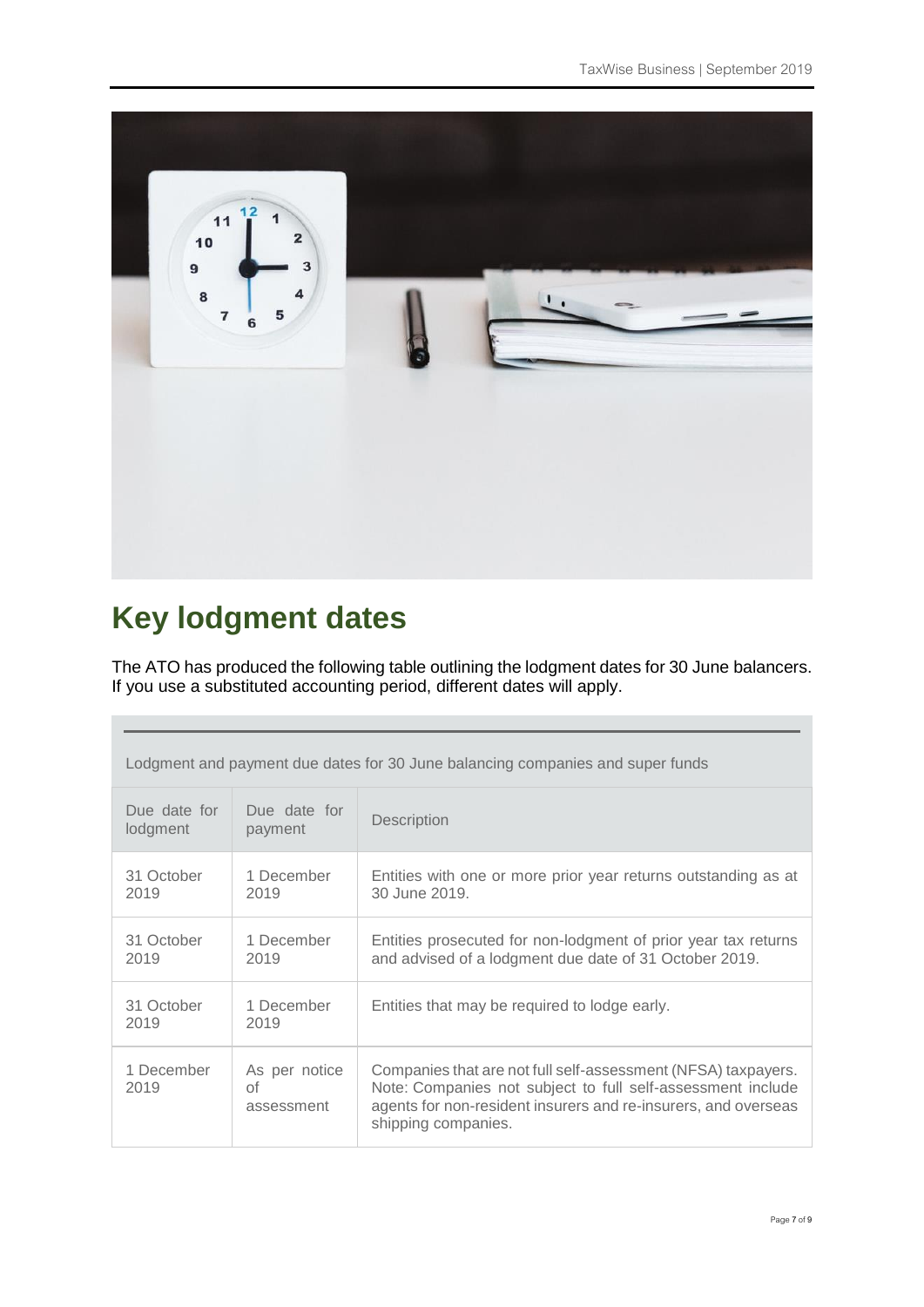| 15 January<br>2020  | 1 December<br>2019  | Large/medium taxpayers whose 2018 tax return was taxable -<br>unless required earlier.                                                                                                                                                                                                                                                                                                                                                                                                                                                                                                                                                                                                                                                                                                                                                                                                                              |  |
|---------------------|---------------------|---------------------------------------------------------------------------------------------------------------------------------------------------------------------------------------------------------------------------------------------------------------------------------------------------------------------------------------------------------------------------------------------------------------------------------------------------------------------------------------------------------------------------------------------------------------------------------------------------------------------------------------------------------------------------------------------------------------------------------------------------------------------------------------------------------------------------------------------------------------------------------------------------------------------|--|
| 28 February<br>2020 | 28 February<br>2020 | Subsidiary member of a consolidated group that has<br>$\bullet$<br>exited the consolidated group in the financial year.<br>Large/medium taxpayers whose 2018 tax return was<br>$\bullet$<br>non-taxable. This includes entities whose 2018 tax<br>return was made not necessary by 30 June 2019.<br>Large/medium taxpayers established between 1 July<br>2017 and 30 June 2018 and the 2018 tax return is not<br>necessary and you advised us that a tax return was not<br>necessary.<br><b>New</b><br>large/medium<br>registrant<br>taxpayers.<br>Head companies of consolidated groups that are new<br>registrants.<br>Note: If the new registrant is a head company of a<br>group, it is important to refer<br>consolidated<br>to <b>Consolidated</b> groups. In some instances, the<br>company may need to lodge using the arrangements<br>for a large entity<br>New registrant SMSF - unless required earlier. |  |
| 31 March<br>2020    | 31 March<br>2020    | Entities with total income in the 2017–18 year of more than<br>\$2 million unless required earlier.                                                                                                                                                                                                                                                                                                                                                                                                                                                                                                                                                                                                                                                                                                                                                                                                                 |  |
| 15 May 2020         | 15 May 2020         | Entities that may not have an obligation to lodge.<br>$\bullet$<br>Entities who are subsidiary members of a consolidated<br>$\bullet$<br>group that has been consolidated for a full year. These<br>clients should not have an obligation to lodge.<br>Non-profit organisations that assess that they have a<br>$\bullet$<br>requirement to lodge and have not been allocated an<br>earlier<br>lodgment<br>due<br>date.<br>Note: Entities must assess their obligation to lodge a<br>tax return on an annual basis.<br>New registrants, excluding large/medium taxpayers,<br>$\bullet$<br>head companies of consolidated groups and SMSFs.<br>All remaining entities that are tax agent clients.                                                                                                                                                                                                                    |  |
| 5 June 2020         | 5 June 2020         | Tax return for companies and super funds who were non-<br>taxable or received a credit assessment in the latest year<br>lodged, and are actually non-taxable or receiving a credit<br>assessment in the current year (unless due earlier) - all entities<br>with a lodgment due date of 15 May 2020 except large/medium<br>taxpayers or head companies of consolidated groups.<br>Note: This is not a lodgment due date but a concessional<br>arrangement where penalties will be waived if lodgment is<br>made by this date.                                                                                                                                                                                                                                                                                                                                                                                       |  |

■